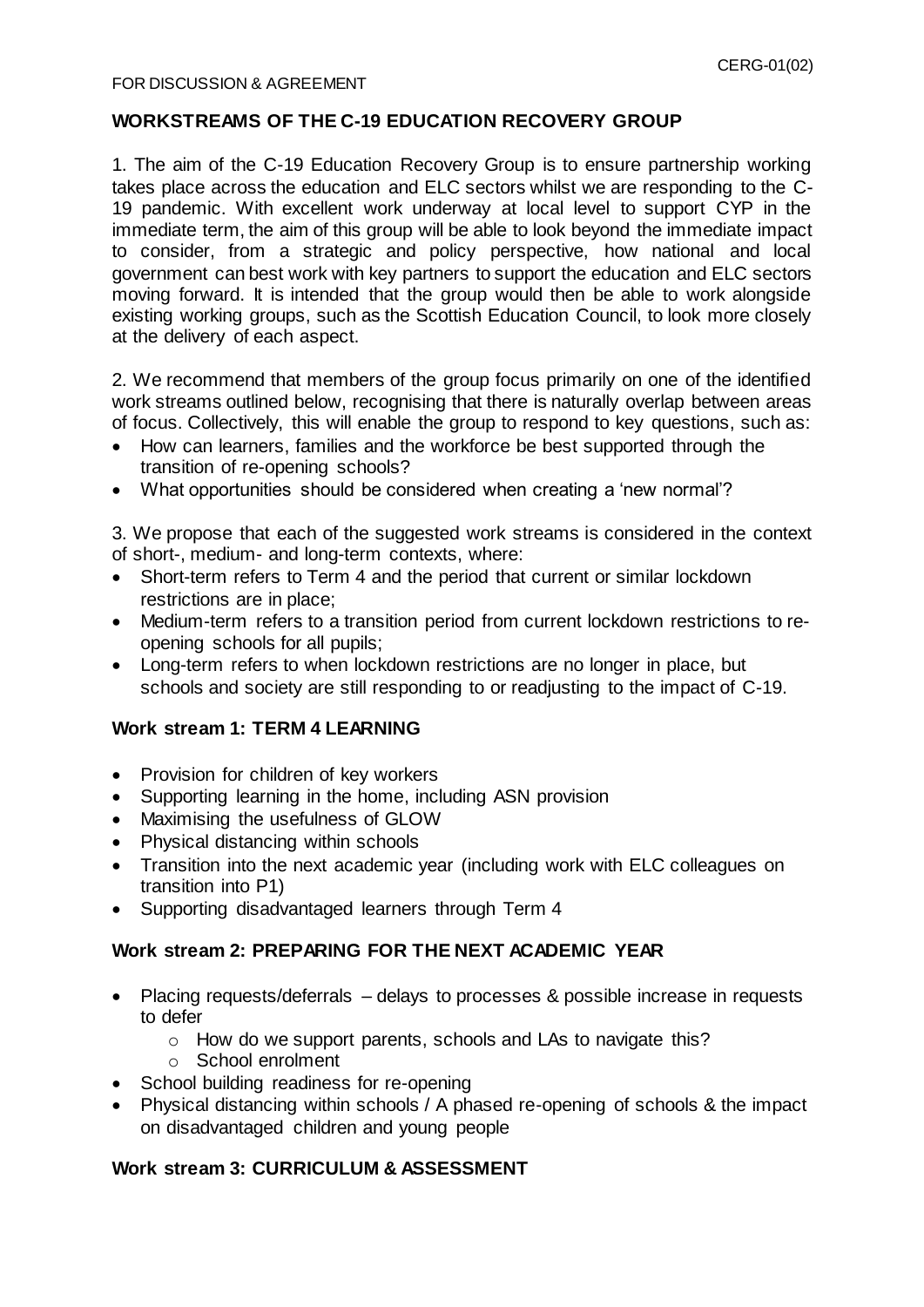- Updates to CfE quidance
- Assessment of progress against CfE levels & standardised assessments
- 2020 & 2021 exam diet, qualifications & certification
- The long-term impact on the CfE and learner assessment, including for disadvantaged children and young people
- Partnership with the college sector

## **Work stream 4: SUPPORTING LEARNERS FROM DISADVANTAGED BACKGROUNDS**

- Closing the attainment gap
	- o Delivering equity in the short, medium and long term
	- o The role of SAC post C-19

## **Work stream 5: PASTORAL CARE FOR CYP**

- Transition into the next academic year
- Positive destinations support for summer leavers
- Providing support to learners most adversely affected by C-19
- Recognising the impact of social isolation on children and young people's wellbeing, and supporting schools to build resilience in their communities recreate the sense of community they are normally able to provide
- Identifying new risks or newly vulnerable children and young people as a consequence of new circumstances
- Providing ASN support to learners and families
- The impact of a phased re-opening of schools on disadvantaged learners

### **Work stream 6: WORKFORCE SUPPORT**

- Supporting school leaders & teaching staff
	- o Do teaching staff have the skills, resilience and confidence to teach in new circumstances?
	- o Staff wellbeing
- Should Working Time Agreements (WTAs) be revised?
- Supply teachers
- Non-teaching staff

## **Work stream 7: WORKFORCE PLANNING**

- Work with the SNCT on ITE & TIS
- Teacher recruitment and teacher numbers across the sector
	- o August retirees
	- o Promotion recruitment (creating posts for probationers)
- The impact of a phased re-opening of schools on the workforce

### **Work stream 8: SCHOOL IMPROVEMENT IN A NEW CONTEXT**

• Data & improvement planning